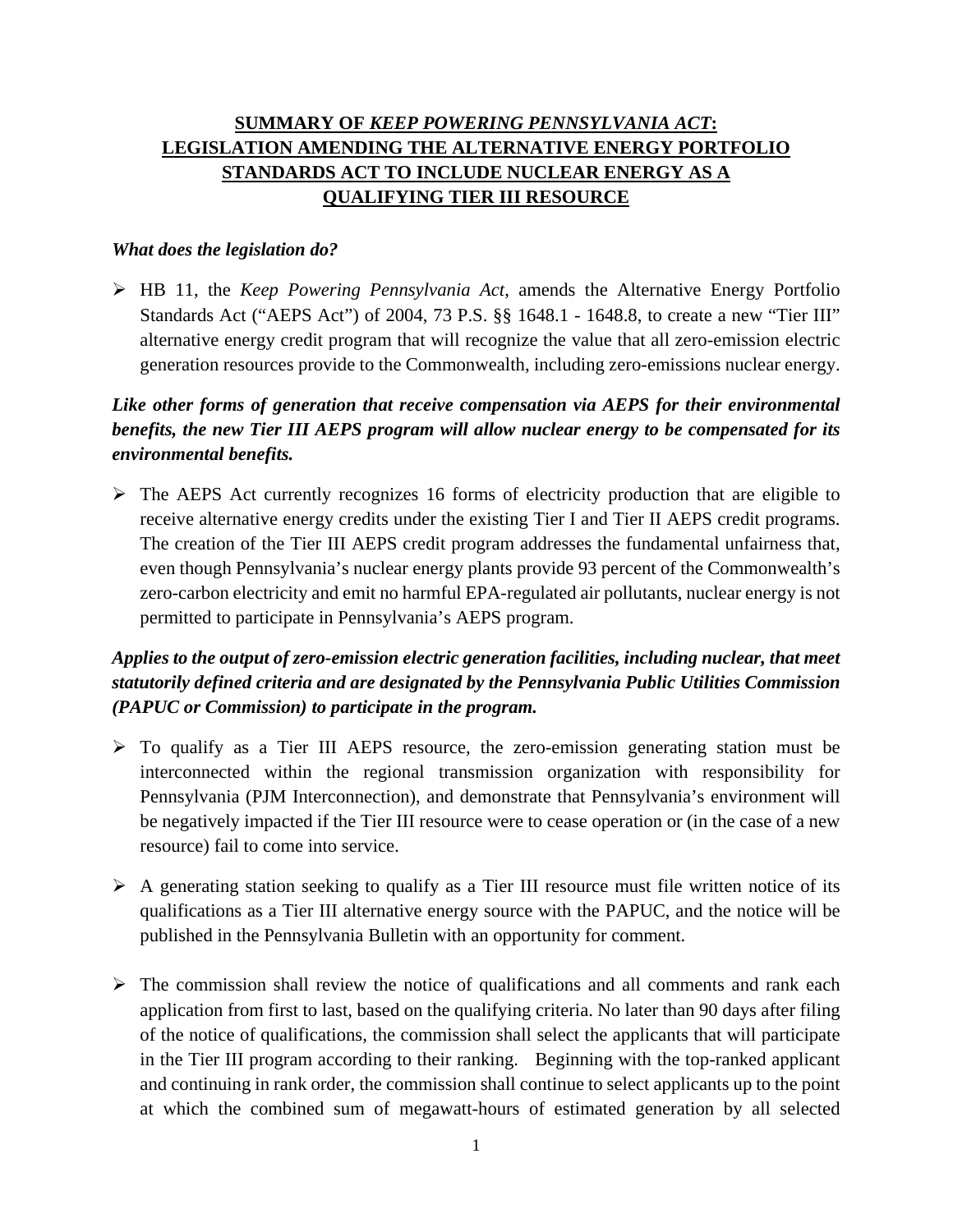applicants equals approximately 50 percent of the total number of megawatt-hours of electricity distributed by electric distribution companies in the Commonwealth.

 $\triangleright$  In order to initially qualify as a designated Tier III resource, the generating station must make a commitment to operate for at least six AEPS reporting periods (six years). A reporting period is the 12-month period that runs from June 1 through May 31. Once designated as a Tier III resource by the Commission, the generating station will stay in the program as long as it continues to meet the qualification criteria.

#### *The legislation prohibits "double dipping."*

- $\triangleright$  Units participating in another state's environmental program or receiving cost-based recovery through state-regulated rates cannot participate in the Pennsylvania Tier III AEPS program.
- $\triangleright$  Solar and wind generation resources are eligible to qualify for Tier III, but the same unit of output from a wind or solar resource may only be compensated once under either Tier I or Tier III, not both.
- $\triangleright$  The Tier III program shall cease if Pennsylvania enacts a statewide emissions fee program or participates in any federal or regional greenhouse gas program that creates an effective cost of carbon in Pennsylvania of at least \$15 per ton.

#### *The Tier III credit price is tied to the value of AEPS Tier I resources, with a price cap.*

 $\triangleright$  The Tier III credits represent the environmental attributes of one megawatt hour (MWh) of energy produced from a zero-emission generation resource. The formula in the legislation to establish the per MWh credit price generally ties Tier III to the price of Tier I AEPS resources, but also includes a price floor and ceiling that caps the maximum Tier III credit price. The formula to establish the Tier III price uses forward looking market transaction prices for Tier I credits, which are accessible to the PUC through publicly available market data. The formula to establish the floor and ceiling utilizes the actual Tier I price as published in the PAPUC's AEPS annual report.

# *Pennsylvania electric distribution companies (EDCs) will purchase the credits on behalf of all customers to streamline the process.*

 $\triangleright$  EDCs will purchase Tier III AEPS credits for all retail customers and not just those taking electric supply service from the EDC. Each EDC shall purchase Tier III AEPS credits equal to 50% of the electricity sold in it its service territory during the applicable reporting period. However, if the total quantity of available Tier III alternative energy credits is insufficient to meet the 50% of sales, the EDCs will not be required to meet the full obligation.